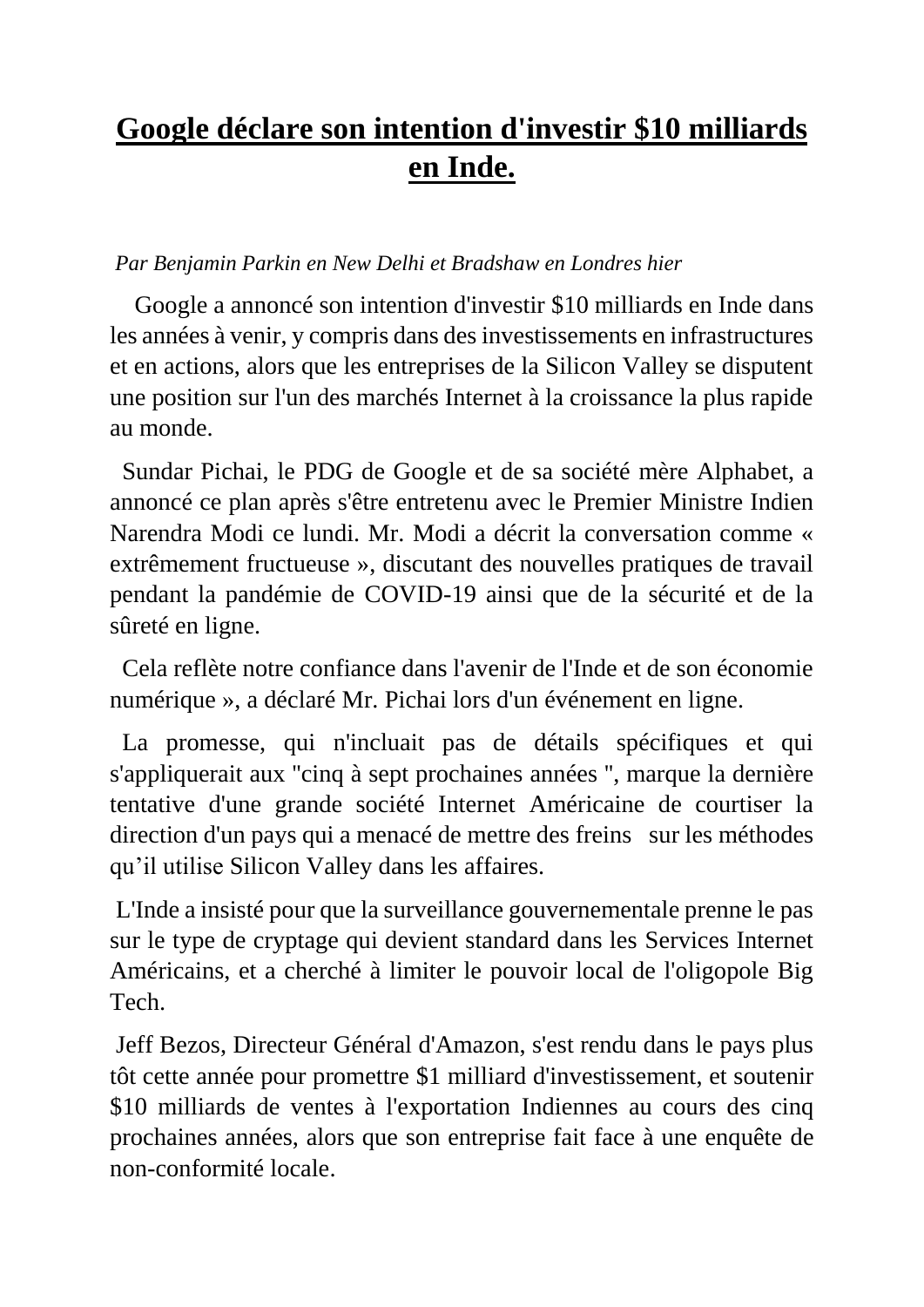L'engagement de Google intervient également trois mois après que son rival Facebook a investi \$5,7 dans Jio Platforms, la société de télécommunications Indienne à croissance rapide qui a lancé une série de services numériques.

Jio, qui fait partie du conglomérat du pétrole au détail de Mukesh Ambani, Reliance Industries, a également vendu des participations à 11 autres investisseurs étrangers, notamment les bras d'investissement des fabricants de puces américains Intel et Qualcomm, ainsi que le Fonds d'Investissement Public Saoudien, KKR et Silver Lake.

Google a également exploré des investissements avec Jio et l'opérateur de télécommunications rival Vodafone Idea au cours des derniers mois, a rapporté le Financial Times précédemment.

Apple a également intensifié sa fabrication d'iPhone dans le pays via son fournisseur Foxconn.

 Google a décrit sa vague promesse de dépenses comme un « Fonds de Numérisation de l'Inde » et a déclaré qu'il couvrirait un accès Internet abordable, le développement de nouveaux produits adaptés aux besoins du marché indien et l'accélération de la transformation numérique, ainsi que les soins de santé, l'éducation et l'agriculture.

 L'Inde, avec sa population de 1,3 milliard, représente l'une des plus grandes opportunités pour les entreprises technologiques dans le monde, après que des centaines de millions d'Indiens ont commencé à utiliser les smartphones et à accéder à Internet ces dernières années. Google Pay, le service de paiement numérique de la société, a connu une croissance rapide depuis son lancement dans le pays en 2017.

 L'intérêt accru en Inde de Google et d'autres investisseurs basés aux États-Unis intervient alors que la tension à la frontière Indo-chinoise ferme les voies aux investisseurs chinois, l'autre grande source de capitaux étrangers du pays d'Asie du Sud.

 Les géants Chinois de l'Internet tels que Tencent et Alibaba, ainsi que les sociétés de capital-risque Chinois, sont devenus parmi les plus grands investisseurs dans la technologie Indienne.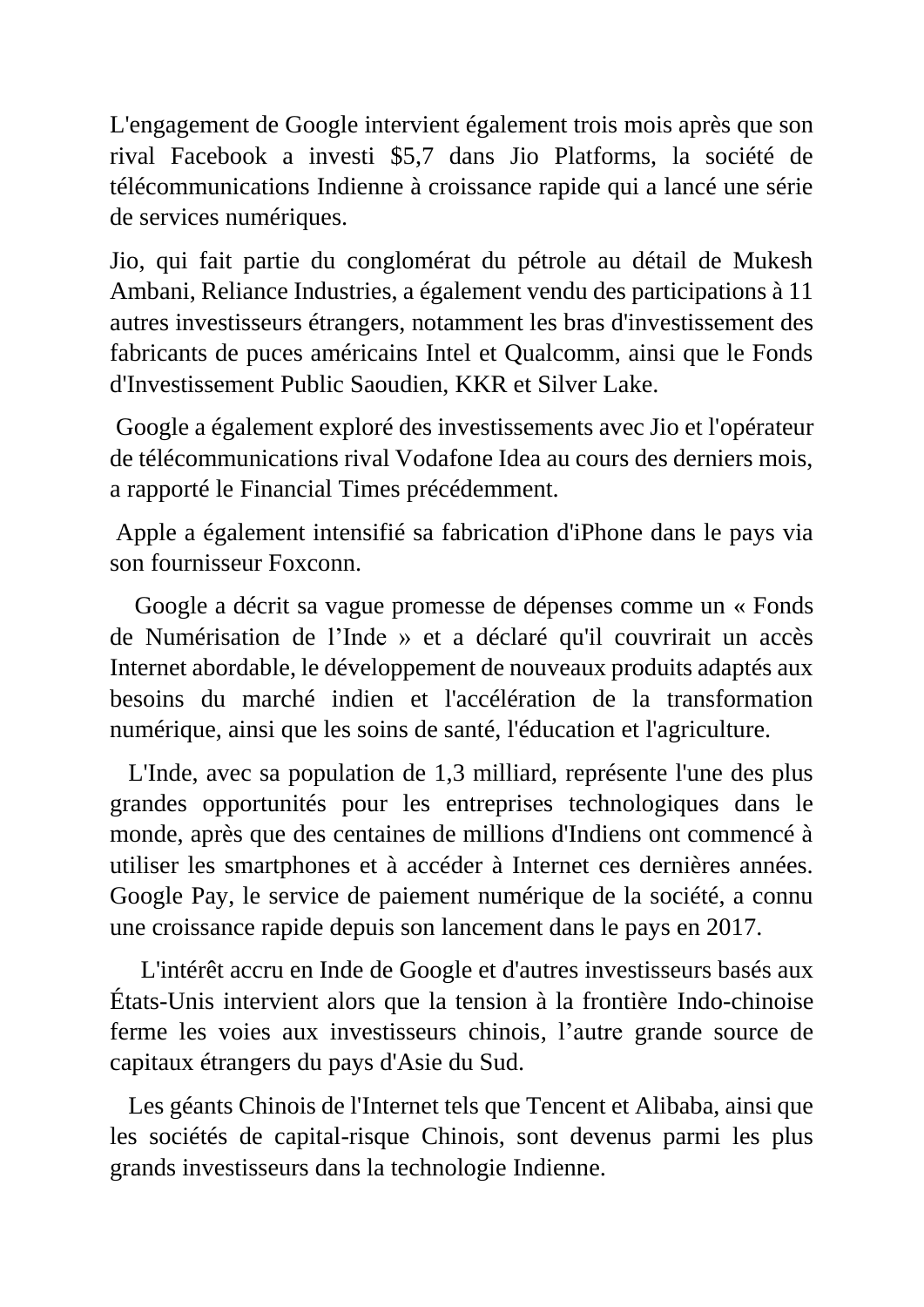Mais en Avril, l'Inde a modifié ses règles en matière d'investissement étranger pour exiger l'approbation du gouvernement pour tous les investisseurs chinois potentiels.

 Une forte escalade des tensions à la suite d'un affrontement meurtrier à la frontière himalayenne le mois dernier a incité les autorités à interdire 59 applications chinoises, dont TikTok, propriété de ByteDance.

 L'accès à l'Inde, désormais le deuxième marché mondial de la téléphonie mobile, est particulièrement important pour Google car il est fermé à la Chine et fait face à la perspective de plus grandes difficultés à opérer à Hong Kong suite à l'adoption de la nouvelle loi sur la sécurité le mois dernier.

 "Google saisit l'occasion en essayant d'investir un montant assez important dans la transformation numérique de l'Inde", a déclaré Ravi Shankar Prasad, ministre indien de l'électronique et des technologies de l'information. "Je suis très heureux que Google reconnaisse l'innovation numérique de l'Inde et la nécessité de créer de nouvelles opportunités."

 $\cdot$ :00 $\Omega$ oo :-

ft.com

## **Google plans to invest \$10bn in India**

Benjamin Parkin in New Delhi and Tim Bradshaw in London yesterday

Google has said it plans to invest \$10bn in India in the coming years, including in infrastructure and equity investments, as Silicon Valley companies jostle for a position in one of the world's fastest-growing internet markets.

Sundar Pichai, chief executive at Google and its parent company Alphabet, announced the scheme after speaking with India's prime minister Narendra Modi on Monday. Mr Modi described the conversation as "extremely fruitful", discussing new working practices during the coronavirus pandemic as well as security and safety online.

"This is a reflection of our confidence in the future of India and its digital economy," Mr Pichai said at an online event.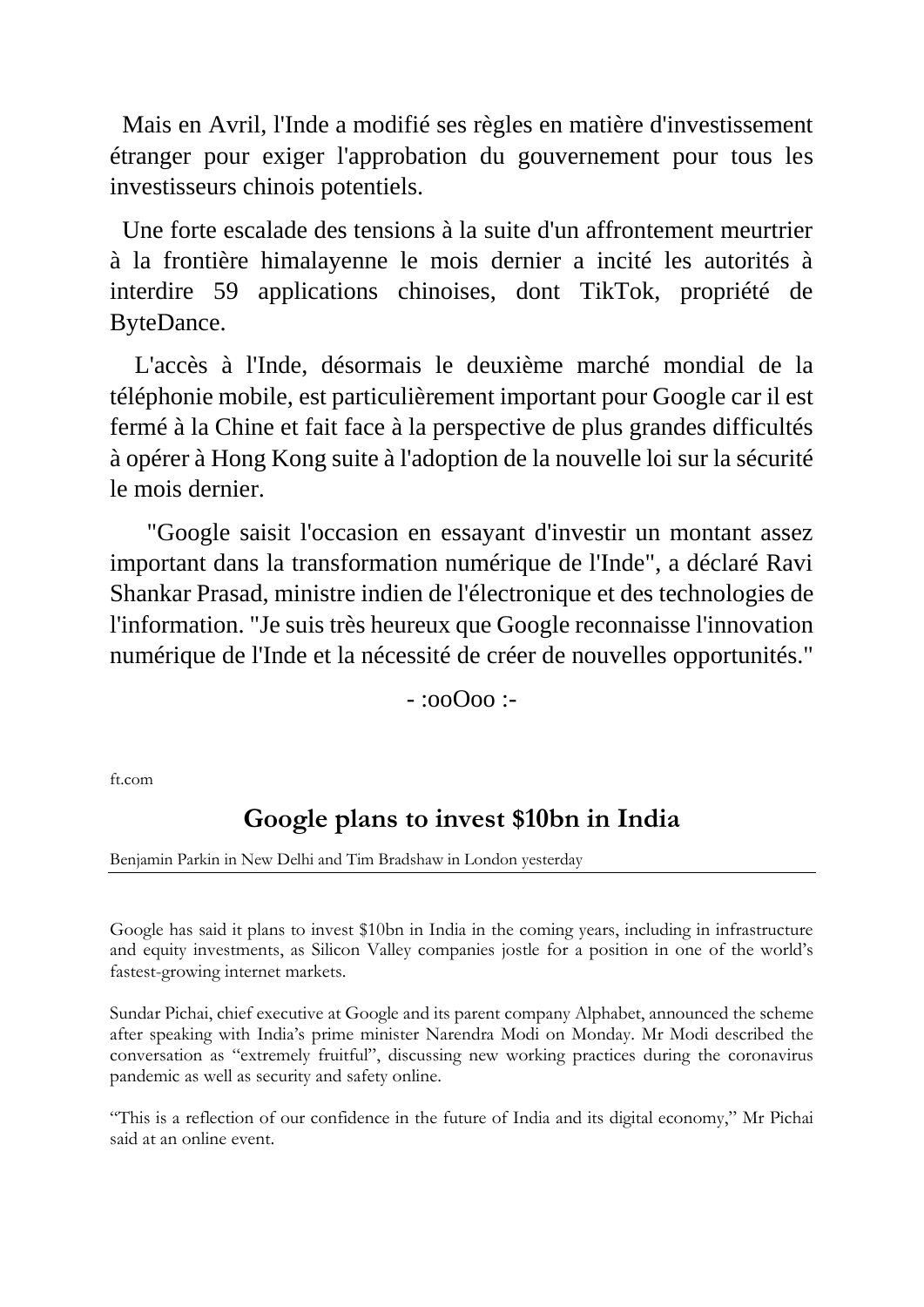The promise, which did not include specific details and was said to apply to the next "five to seven years", marks the latest attempt by a big US internet company to woo the leadership of a country that has threatened to put roadblocks in the way of Silicon Valley's preferred ways of doing business.

India has insisted that government surveillance should take precedence over the kind of encryption that is becoming standard in US internet services, and has sought to limit the local power of the Big Tech oligopoly.

Jeff Bezos, Amazon's chief executive, travelled to the country earlier this year to promise \$1bn in investment, and to support \$10bn of Indian export sales over the next five years, as his company faces a local antitrust investigation.

Google's pledge also comes three months after rival Facebook invested \$5.7bn in Jio Platforms, the fast-growing Indian telecoms company that has launched a series of digital services.

Jio, part of Mukesh Ambani's oil-to-retail conglomerate Reliance Industries, 2 has also sold stakes to 11 other foreign investors including the investment arms of US chipmakers Intel and Qualcomm, as well as Saudi Arabia's Public Investment Fund, KKR and Silver Lake.

Google has also explored investments with Jio and rival telecoms operator Vodafone Idea in recent months, the Financial Times has reported previously. Apple has also stepped up its iPhone manufacturing in the country through its supplier Foxconn.

Google described its vague spending promise as an "India Digitization Fund", and said it would cover affordable internet access, new product development tailored to Indian market needs and accelerating digital transformation, as well as healthcare, education and agriculture.

India, with its 1.3bn population, represents one of the biggest opportunities for tech companies globally after hundreds of millions of Indians started using smartphones and accessing the internet in recent years. Google Pay, the company's digital payments service, has grown rapidly since launching in the 3 country in 2017.

The increased interest in India from Google and other US-based investors comes as tension on the Indian-Chinese border closes avenues for investors from China, the south Asian country's other large source of foreign capital.

Chinese internet giants such as Tencent and Alibaba, along with Chinese venture capital companies, have become among the largest investors in Indian tech.

But India in April changed its foreign investment rules to require government approval for all would-be Chinese investors.

A sharp escalation in tensions following a deadly clash on the Himalayan border last month prompted the authorities to ban 59 Chinese apps including ByteDance-owned TikTok.

Access to India, now the world's second-largest mobile market, is particularly important for Google as it is shut out of China and faces the prospect of greater difficulty in operating in Hong Kong following the passage of the new security 4 law there last month.

"Google is rising to the occasion by trying to invest a fairly substantial amount in India's digital transformation," said Ravi Shankar Prasad, India's electronics and information technology